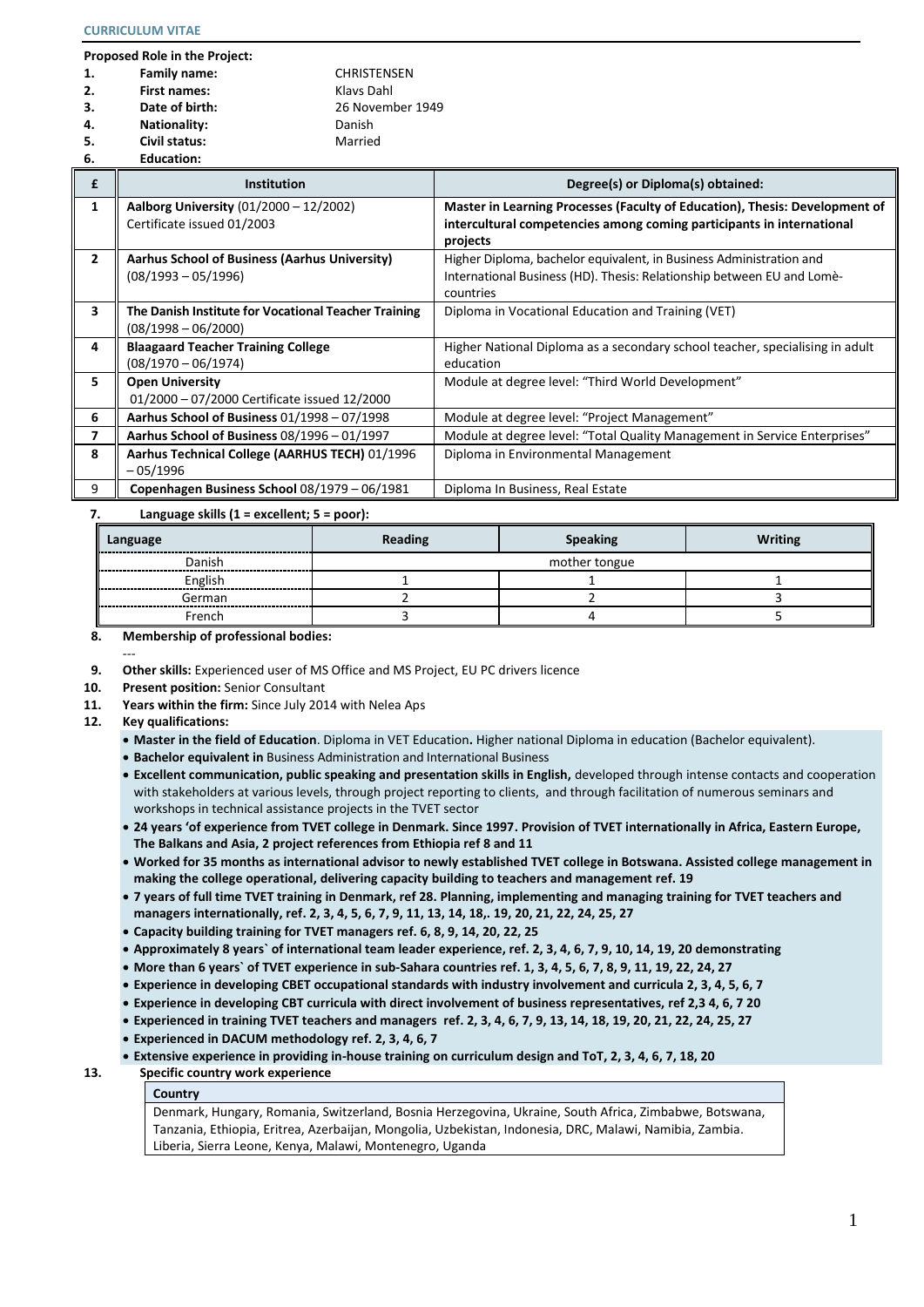|   | 14.                    | Specific project experience |                                            |                                                                 |                                                                                                                                                                                                                                                                                                                                                                                                                                                                                                                                                                                                                                                                                                                                                       |
|---|------------------------|-----------------------------|--------------------------------------------|-----------------------------------------------------------------|-------------------------------------------------------------------------------------------------------------------------------------------------------------------------------------------------------------------------------------------------------------------------------------------------------------------------------------------------------------------------------------------------------------------------------------------------------------------------------------------------------------------------------------------------------------------------------------------------------------------------------------------------------------------------------------------------------------------------------------------------------|
| # | Date                   | Location<br>Work days       | Com. & ref.<br>pers.                       | <b>Position</b>                                                 | <b>Description</b>                                                                                                                                                                                                                                                                                                                                                                                                                                                                                                                                                                                                                                                                                                                                    |
| 1 | $10/2021 -$<br>06/2023 | Uganda<br>22, estm.         | Nelea Aps<br>Lise.wichmann<br>@nelea.dk    | TVET expert                                                     | The OPEC Fund for International Development (OFID) "Consultancy Services for Provision of Skills and Management Capacity Upgrading of Eight<br>Technical Institutes in Uganda". Provision of on-line training of TVET managers                                                                                                                                                                                                                                                                                                                                                                                                                                                                                                                        |
| 2 | $07/2020 -$<br>10/2021 | Kenya<br>55                 | Nelea Aps<br>Lise.wichmann<br>@nelea.dk    | Curriculum<br>Development/<br>Teacher<br>Training<br>Specialist | Mastercard Foundation "TVET Blueprint". Undertook desk studies, qualitative studies and case studies. Development of (i) concept paper that<br>provides and overview of the different TVET stakeholders, main challenges, threats, strengths and opportunities that will allow for coherence<br>amongst the stakeholders and which will also provide guidance to jointly determine the TVET priority areas and (ii) a National TVET Blueprint based<br>on an in-depth TVET situational analysis. Responsible for Relevance component.                                                                                                                                                                                                                 |
| 3 | $09/2019 -$<br>08/2021 | Montenegro<br>175           | Nelea Aps<br>Lise.wichmann<br>@nelea.dk    | Team Leader                                                     | EU "Development of Vocational and Education Qualifications in Line with the Labour Market Needs". 1. Increased provision of VET curricula based<br>on learning outcomes, 2. Strengthened cooperation between vocational education (VET) and business sector. 3. Promotion and dissemination                                                                                                                                                                                                                                                                                                                                                                                                                                                           |
| 4 | 05/2019-<br>04/2020    | Malawi<br>64                | Nelea Aps<br>Lise.wichmann<br>@nelea.dk    | Team Leader                                                     | UNESCO "Support to revision of harmonised curricula within construction level 2-3, introduction to revised curriculum in line with labour market<br>needs and technical upskilling of construction instructors ".1. Support MoLYS&MD and TEVETA in the revision and further development of the<br>revised harmonised Construction Curricula. 2. Plan and implement introduction workshops for assessors, verifiers and inspectors. 3.                                                                                                                                                                                                                                                                                                                 |
| 5 | 01/2019-<br>07/2019    | Sierra Leone<br>38          | Nelea Aps<br>Lise.wichmann<br>@nelea.dk    | Team Leader                                                     | GIZ "Employment Promotion Programme III". In six occupations development of occupational competency profiles, competency-based curricula,<br>standard training equipment lists, training workshop specifications and teaching and learning materials. Drafting public-private partnership<br>framework                                                                                                                                                                                                                                                                                                                                                                                                                                                |
| 6 | 08/2018                | Kenya<br>$\overline{2}$     | Nelea Aps<br>Lise.wichmann<br>@nelea.dk    | <b>TVET</b> expert                                              | AfDB "Consultancy for developing TVETA accreditation procedures and manuals, and conduct training of TVETA staff, monitors and evaluators uner<br>the Project ". Facilitating workshop for Technical Vocational Education and Training Authority (TVETA) staff on Competency Based Education and<br>Training (CBET) and the development of occupational standards.                                                                                                                                                                                                                                                                                                                                                                                    |
|   | 04/2018-<br>06/2020    | Liberia<br>135              | Nelea Aps<br>Lise.wichmann<br>@nelea.dk    | Team leader                                                     | AfDB "Youth Entrepreneurship and Employment Project". Assistance to Ministry of Youth and Sport (MYS) in three areas: 1. Skills Development<br>f. Employment; 3 CBET curricula developed with industry representatives, teachers and managers of selected TVET college trained, students put<br>In industry attachment. 2. Job Readiness Program; support to university in establishing career guidance centre and establishing job placements.<br>3. Capacity building of MYS; establishment of M&E framework, MIS and communication strategy, graduate tracer studies in 3 institutions                                                                                                                                                             |
|   | 09/2017-<br>04/2018    | Kenya<br>77                 | Nelea Aps<br>Lise.wichmann<br>@nelea.dk    | Team leader                                                     | AfDB "Consultancy services for development of seven (7) occupational standards and competency-based curricula". Assistance to Curriculum<br>Development Assessment and Certification Council under MoE. Through DACUM workshops with industry representatives, development of<br>occupational standards, competency-based curricula and learning guides in 7 occupations. Assistance in establishing sector skills advisory<br>committees with industry representatives.                                                                                                                                                                                                                                                                              |
| 9 | 12/2016                | Ethiopia<br>10              | Nelea Aps<br>Lise.wichmann<br>@nelea.dk05/ | <b>TVET and LM</b><br>specialist                                | GIZ "STEP, Sustainable Training and Education Programme".<br>Provision of workshop facilitator. The overall objective was to contribute to increased TVET quality but enabling the participants to develop<br>concepts that provide feedback to colleges and the TVET system as such on the quality and relevance of the training offered to former students,<br>and to assess the need of companies for additional training.<br>Facilitation of workshop over 10 days. Deliverables developed during the workshop: Survey questionnaires for tracer study and labour market<br>surveys (LMIS), manuals for tracer study and LMIS, Excel-based concept for data analysis, and matrix showing roles and responsibilities in<br>connection with surveys |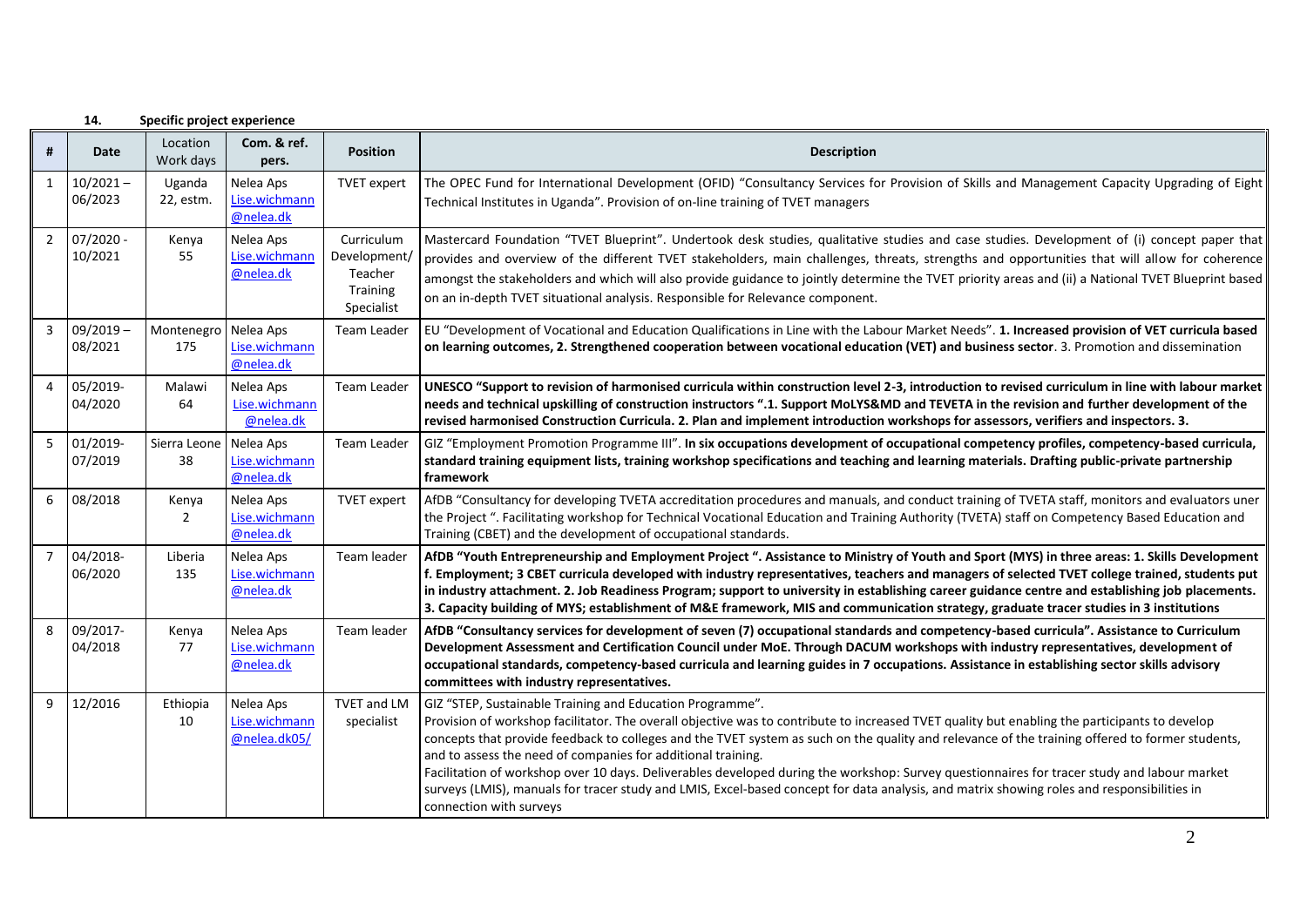| #  | <b>Date</b>            | Location<br>Work days                                    | Com. & ref.<br>pers.                                             | <b>Position</b>           | <b>Description</b>                                                                                                                                                                                                                                                                                                                                                                                                                                                                                                                                                                                                                                                                                                                                                                                                                                                                                                                                                                                                                                                                                                                                                                                     |
|----|------------------------|----------------------------------------------------------|------------------------------------------------------------------|---------------------------|--------------------------------------------------------------------------------------------------------------------------------------------------------------------------------------------------------------------------------------------------------------------------------------------------------------------------------------------------------------------------------------------------------------------------------------------------------------------------------------------------------------------------------------------------------------------------------------------------------------------------------------------------------------------------------------------------------------------------------------------------------------------------------------------------------------------------------------------------------------------------------------------------------------------------------------------------------------------------------------------------------------------------------------------------------------------------------------------------------------------------------------------------------------------------------------------------------|
| 10 | 11/2015-<br>04/2016    | Botswana,<br>DRC,<br>Malawi,<br>Namibia,<br>Zambia<br>77 | Nelea Aps<br>Lise.wichmann<br>@nelea.dk                          | Team leader               | UNESCO "BEAR, Better Education for Africa's Rise". Capacity building and in-service training of TVET teachers in CBT pedagogy, management and<br>technical skills with the overall objective of increasing the quality of the training delivery.<br>Identification of TVET teachers' required competencies in three dimensions: pedagogy, technical and management. Design of adequate training<br>to meet the needs. Identification of suitable trainers to conduct the training. Cooperation with relevant national ministries like MoE and MoL.                                                                                                                                                                                                                                                                                                                                                                                                                                                                                                                                                                                                                                                     |
| 11 | $07/2014 -$<br>01/2015 | Mongolia<br>100                                          | Nelea Aps<br>Lise.wichmann<br>@nelea.dk                          | Team leader               | EU "Support to the Technical Vocational Education and Training Project". Inception period. Capacity building of MoL; support to revitalization of<br>NCVET, support to establishment national VQF, training of school managers, establishment of QA measures, support to NLRC and the six RMCs.<br>Dissemination of best practices to the rural areas.                                                                                                                                                                                                                                                                                                                                                                                                                                                                                                                                                                                                                                                                                                                                                                                                                                                 |
| 12 | 06/2014                | Ethiopia<br>15                                           | <b>AARHUS TECH</b><br>Lisbet<br>Thomsen<br>lit@aarhustech<br>.dk | <b>TVET</b> specialist    | World Bank "Women Entrepreneurship Development Programme, WEDP". Participation in a 3 weeks' inception mission. Initial analysis of training<br>needs of TVET teachers and women entrepreneurs. Development of project log frame and implementation plan.                                                                                                                                                                                                                                                                                                                                                                                                                                                                                                                                                                                                                                                                                                                                                                                                                                                                                                                                              |
| 13 | 12/2013                | Switzerland<br>$\overline{2}$                            | <b>AARHUS TECH</b><br>Lisbet<br>Thomsen<br>lit@aarhustech.d      | <b>TVET</b><br>Specialist | ILO "Sub-regional Workshop on Apprenticeship Systems in Europe": Delivered presentation on Danish VET system to plenum of social partners and<br>government representatives from 6 European countries. Participated in and chaired workshop discussions.                                                                                                                                                                                                                                                                                                                                                                                                                                                                                                                                                                                                                                                                                                                                                                                                                                                                                                                                               |
| 14 | 11/2013                | Ukraine<br>20                                            | <b>AARHUS TECH</b><br>Lisbet<br>Thomsen<br>lit@aarhustech.d      | <b>TVET</b><br>Specialist | EU-ENPI "Twinning Modernization of Education and Training policies, legislative standards and principles to align them with the EU policy for Life<br>Long Learning": Training Needs Analysis among VET teachers, directors, students, employers and educational institutes regarding VET teachers'<br>training needs. Development and implementation of an in-service teacher training programme based on TNA.                                                                                                                                                                                                                                                                                                                                                                                                                                                                                                                                                                                                                                                                                                                                                                                        |
| 15 | $12/2011 -$<br>07/2013 | Mongolia<br>320                                          | <b>AARHUS TECH</b><br>Lisbet<br>Thomsen<br>lit@aarhustech.d      | Team Leader               | MCA-Mongolia "Professional Development Training for Administrators, Instructors and Teachers": Managed a team of 8 LTEs and 10 STEs and 4<br>office staff. Policy advice to the TVET Department under MoL on and development of a strategy for a national programme of pre-service training<br>for TVET teachers. Advice on and development of a national TVET teacher qualification framework. Support to institutional reform process<br>through development of NLRC policy and strengthening/capacity building of NLRC and the six RMCs. Held seminars for industry representatives<br>on Public-Private-Partnership (PPP) and cooperation between TVET-system and industry. Facilitated workshops on Competency-Based-Training<br>(CBT) and Project Cycle Management (PCM) for school directors. Training of 1,869 TVET teachers, school directors and industry representatives<br>in CBT, ICT and Technical Skills. Development of handbooks for CBT and multimedia. National Audit on E-learning Resources. Development of<br>Quality Standards for Instructional Multimedia materials. Multimedia enrichment of learning materials. Liaised with client and stakeholders.<br>Regular reporting. |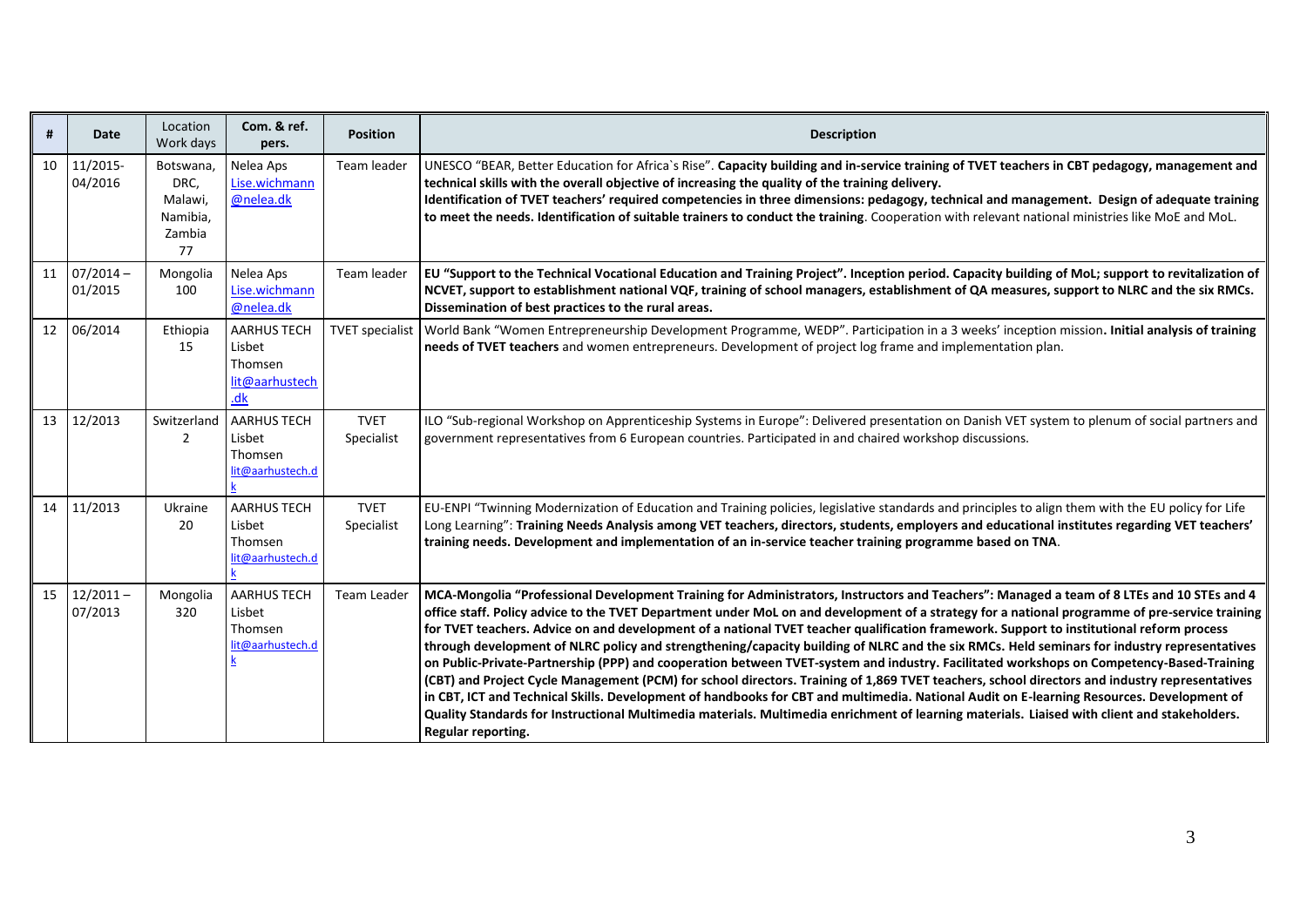| #  | Date                                | Location<br>Work days            | Com. & ref.<br>pers.                                                                         | <b>Position</b>                          | <b>Description</b>                                                                                                                                                                                                                                                                                                                                                                                                                                                                                                                                                                                                                                                                                                                                                                                                                                                                                                                                                                                                                                                                                                                                                                                                                                                                                                                                                                                                      |
|----|-------------------------------------|----------------------------------|----------------------------------------------------------------------------------------------|------------------------------------------|-------------------------------------------------------------------------------------------------------------------------------------------------------------------------------------------------------------------------------------------------------------------------------------------------------------------------------------------------------------------------------------------------------------------------------------------------------------------------------------------------------------------------------------------------------------------------------------------------------------------------------------------------------------------------------------------------------------------------------------------------------------------------------------------------------------------------------------------------------------------------------------------------------------------------------------------------------------------------------------------------------------------------------------------------------------------------------------------------------------------------------------------------------------------------------------------------------------------------------------------------------------------------------------------------------------------------------------------------------------------------------------------------------------------------|
|    | 16 01/2011-<br>01/2012              | Bosnia and<br>Herzegovina<br>178 | <b>AARHUS TECH</b><br>Lisbet<br>Thomsen<br>lit@aarhustech.d                                  | Project<br>Director, based<br>in Denmark | EU "Support to vocational education and training in Bosnia and Herzegovina IV". To support institutional and capacity building in the vocational<br>education system in Bosnia and Herzegovina in line with the Copenhagen Declaration through the further development of National Qualifications<br>Framework and support implementation of the Framework Law on Vocational Education and Training in BiH.                                                                                                                                                                                                                                                                                                                                                                                                                                                                                                                                                                                                                                                                                                                                                                                                                                                                                                                                                                                                             |
| 17 | 06/2011                             | Hungary<br>5                     | <b>AARHUS TECH</b><br>Lisbet                                                                 | <b>TVET</b><br>Specialist                | VELUX Foundation (private Danish foundation): Assessment of organisational and human resource capacities of different TVET institutions in<br>relation to their applications for funds.                                                                                                                                                                                                                                                                                                                                                                                                                                                                                                                                                                                                                                                                                                                                                                                                                                                                                                                                                                                                                                                                                                                                                                                                                                 |
| 18 | $10/2010 -$<br>03/2011              | Indonesia<br>52                  | Thomsen<br>lit@aarhustech.d                                                                  | Training<br>Specialist                   | ADB "PPTA Polytechnic Reform Project": Formulation of documents for loan approval. Specialist input on TVET teacher training and management<br>capacity building.                                                                                                                                                                                                                                                                                                                                                                                                                                                                                                                                                                                                                                                                                                                                                                                                                                                                                                                                                                                                                                                                                                                                                                                                                                                       |
| 19 | $04/2010 -$<br>09/2010              | Azerbaijan<br>43                 |                                                                                              | Training<br>Specialist                   | EU-Tacis "Vocational Education and Training Reform Strategy development and implementation in a selected Region in Azerbaijan": Development<br>of Trainer Guide; Training of teachers, school directors and educationalists from MoE in QA and CBT approaches, including development of<br>training standards, learner-centred approaches and teaching methodologies.                                                                                                                                                                                                                                                                                                                                                                                                                                                                                                                                                                                                                                                                                                                                                                                                                                                                                                                                                                                                                                                   |
| 20 | $01/2006 -$<br>12/2008              | Botswana<br>600                  |                                                                                              | Team Leader                              | EU-EDF "Technical Assistance to the Francistown CTVE/VTC Vocational Training Programme": Support to the institutional reform of the FCTVE.<br>Organisational and management structures of CTVE developed and operational. Assistance in the accreditation of the FCTVE with two<br>accreditation bodies. Capacity building of ministerial and college staff based on identified competency gaps: Assistance to senior college<br>management in the development of organisational and management structures, strategic plan, annual performance plans and institutional<br>policies & procedures. Development of college strategy for employer involvement. Assistance in the operationalisation of the college; specific<br>assistance in the operationalisation of the CTVE/FTC Library/Resource Centre. Labour market survey in one economic sector in order to establish<br>the needs for retraining of staff. Training of lecturers. Tracer study of former students.<br>Learning programmes developed and implemented. Distance learning courses operational at both CTVE and outreach Centres (ELearning). On-<br>line media produced and made operational. Instructional course materials produced. IT infrastructure and network made operational.<br>Assistance to college management in the development of staff appraisal system.<br>Assistance to the tendering process for goods, materials and equipment- |
| 21 | $02/2004 -$<br>09/2005              | Romania<br>320                   | Danish<br>Ministry of<br>Education/AAR<br><b>HUS TECH</b><br>Lisbet<br>Thomsen<br>lit@ats.dk | Team Leader                              | EU-Phare Twinning "Support to Ministry of Labour, Social Solidarity and Family (MoLSSF) for Continuing Vocational Training (CVT)": Overall project<br>management including reporting, co-ordination, management and supervision of 14 international STEs. Policy advice to Ministry of Labour and Social<br>Solidarity and Family by developing national strategy for CVT. Capacity building for MoLSSF through the development of a national CVT strategy.<br>Development and implementation of a labour markets survey in two economic sectors in 2 regions in order to establish the need for continuing<br>vocational training (CVT). Training of 20 teacher trainers - who cascaded the training to 400 trainers and training managers through ToT - in<br>curriculum development and teaching strategies. Capacity building for MoL and a sectoral committee concerning social partner involvement.                                                                                                                                                                                                                                                                                                                                                                                                                                                                                                               |
| 22 | $11/2003 -$<br>12/2003              | Uzbekistan<br>10                 | <b>AARHUS TECH</b><br>Lisbet Thomsen                                                         | Expert                                   | Labour Market   EU-Tacis "Development of Employment Opportunities in Uzbekistan": Development of labour market survey and tools for skills needs analysis.<br>Training of survey staff.                                                                                                                                                                                                                                                                                                                                                                                                                                                                                                                                                                                                                                                                                                                                                                                                                                                                                                                                                                                                                                                                                                                                                                                                                                 |
| 23 | 04/2002;<br>$06/2002 -$<br>07/2002; | Eritrea<br>32                    | lit@ats.dk                                                                                   | <b>Training Expert</b>                   | Danida "TVET Support programme": Capacity building for Ministry of Education in development of occupational standards, identification of job<br>families and trades with industry involvement. Development of national curricula, syllabi and teachers' guides. Training of VET teachers in the                                                                                                                                                                                                                                                                                                                                                                                                                                                                                                                                                                                                                                                                                                                                                                                                                                                                                                                                                                                                                                                                                                                         |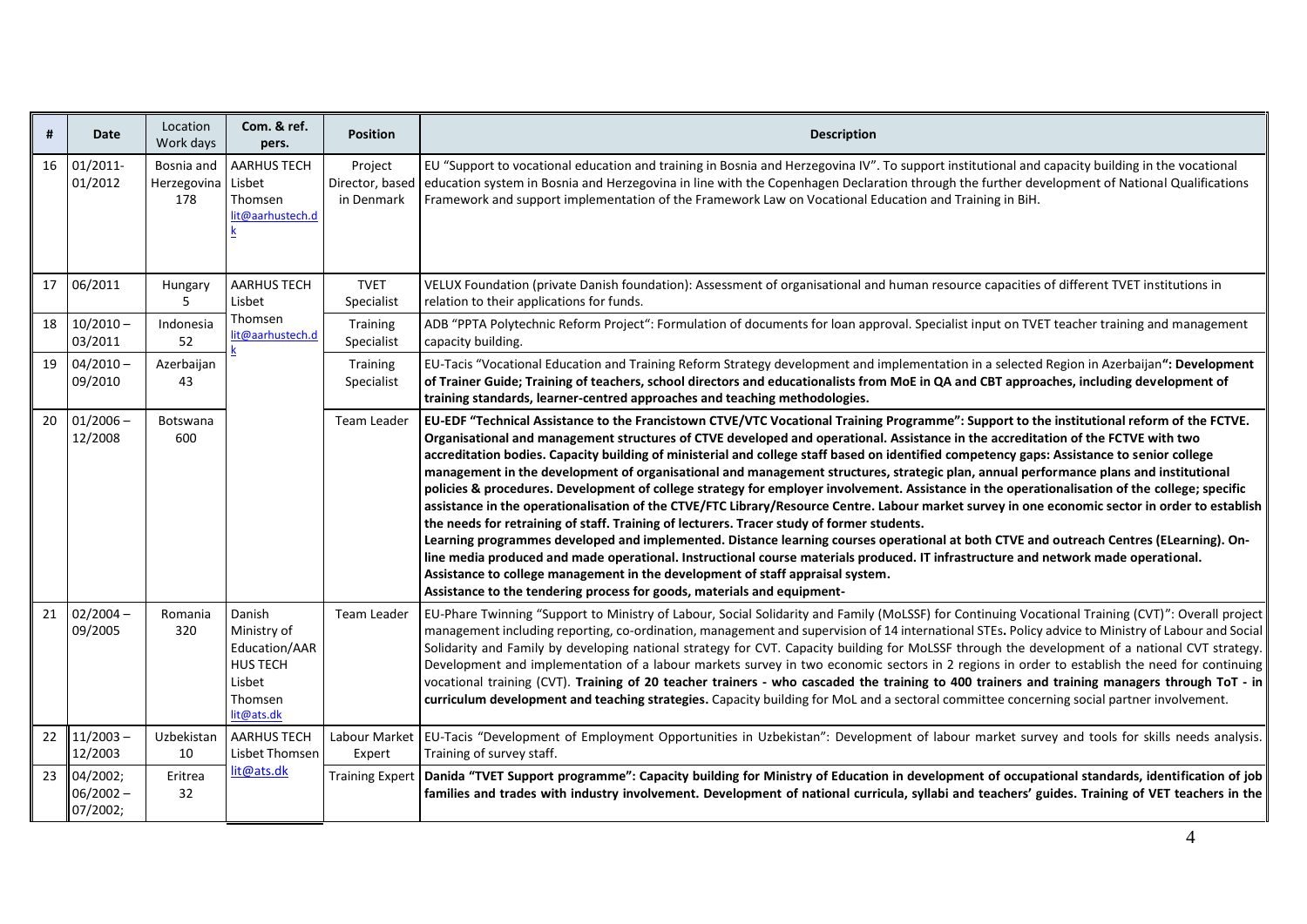| #   | Date                                                      | Location<br>Work days           | Com. & ref.<br>pers.                              | <b>Position</b>                | <b>Description</b>                                                                                                                                                                                                                                                                                                                                                                                                                                                                                           |  |
|-----|-----------------------------------------------------------|---------------------------------|---------------------------------------------------|--------------------------------|--------------------------------------------------------------------------------------------------------------------------------------------------------------------------------------------------------------------------------------------------------------------------------------------------------------------------------------------------------------------------------------------------------------------------------------------------------------------------------------------------------------|--|
|     | 08/2003                                                   |                                 |                                                   |                                | development of teachers' guides. Assessment of training needs of VET teachers and curriculum developers of the Ministry of Education.<br>Workshops on occupational standards framework and curriculum development.                                                                                                                                                                                                                                                                                           |  |
| 24  | 03/2003                                                   | <b>BiH</b><br>5                 |                                                   |                                | Training Expert   EU-CARDS "Vocational Education and Training Programme, Bosnia and Herzegovina": Workshop for school managers and teachers on training of<br>adults and the preparation of institutional development plans with special focus on QA aspects                                                                                                                                                                                                                                                 |  |
| 25  | 08/2000;<br>$04/2001 -$<br>05/2001                        | South Africa<br>21              |                                                   | <b>Training Expert</b>         | Danida "Provincial Skills Development Project Kwazulu Natal": Monitoring and assessment of entrepreneurship training. Training of trainers in team<br>building. Development of Curriculum Design Framework for training programmes. Lecturing VET teachers on Total Quality Management.                                                                                                                                                                                                                      |  |
|     | $26 \mid 09/2000 -$<br>11/2000;<br>$10/1999 -$<br>12/1999 | Hungary<br>55                   |                                                   | <b>Training Expert</b>         | World Bank "Youth Training Project, Component A": Advising VET schools on student-centred approaches. Planning and implementation of<br>workshops for teachers and managers of VET institutions on change management, demand-driven approaches, and competence-based education<br>and training.                                                                                                                                                                                                              |  |
| 27  | $01/1998 -$<br>07/2014                                    | Aarhus,<br>Denmark<br>Full time |                                                   | Consultant/Pro<br>ject Manager | Acquisition and management of international VET projects, including missions as training expert. Management of and lecturing at Danida Fellowship<br>Programme "Training Management" and "Social Partnership for Business Development". Delivered training in Curriculum Development and ToT                                                                                                                                                                                                                 |  |
| 28  | $02/1997 -$<br>12/1997                                    | Tanzania<br>200                 |                                                   | <b>TVET</b><br>Expert          | Danida "Tanzania Vocational Education Programme": Policy advice to and capacity development for Vocational Education and Training Authority<br>(VETA) concerning the restructuring of the VET system. Industry surveys in a number of economic sectors to establish demand driven VET curricula.<br>Development of occupational standards and curricula. Implementation of workshops for teachers and managers, identification of training needs<br>in companies, identification of job families and trades. |  |
| 29  | $01/1990 -$<br>01/1997                                    | Aarhus,<br>Denmark<br>Full time |                                                   | Lecturer                       | Teaching of general subjects for young and adult students of various VET programmes. Student assessment, teacher training, management training,<br>curriculum development, and programme assessment. Advice to the Ministry of Education regarding the development of two new VET<br>programmes.                                                                                                                                                                                                             |  |
|     | $30   09/1984 -$<br>12/1989                               | Zimbabwe,<br>Full time          | $MS*$<br>Inielsen@ms.d                            | Science<br>Teacher             | Teaching of science at secondary level. Implementation of new national syllabi and supervision/training of teachers.<br>*Danish Association for International Cooperation (NGO)/Danida                                                                                                                                                                                                                                                                                                                       |  |
|     | $31   01/1978 -$<br>06/1984                               | Denmark<br>Full time            | O. Eilertsen/J.<br>Hem**                          | <b>Real Estate</b><br>Agent    | Facilitating the sale of real estate<br>** (Company no longer active)                                                                                                                                                                                                                                                                                                                                                                                                                                        |  |
|     | $32   08/1975 -$<br>07/1977                               | Denmark<br>Full time            | N. Zahle<br>Seminarieskole<br>sd@adm.zahle.<br>dk | Teacher                        | Secondary school teacher                                                                                                                                                                                                                                                                                                                                                                                                                                                                                     |  |
| 15. | Other relevant information: Publications/papers:          |                                 |                                                   |                                |                                                                                                                                                                                                                                                                                                                                                                                                                                                                                                              |  |

| 2013: In-service TVET teacher training program (Ukraine)                  | 2013: Contribution to CBT Handbook (Mongolia)                                      |
|---------------------------------------------------------------------------|------------------------------------------------------------------------------------|
| 2010: Training handbook for training of TVET teachers on CBT (Azerbaijan) | 2001: Cultural training programme preparing Danish teachers for international work |
| 1999: Comparison of the Hungarian and Danish VET systems                  | 1999: Analysis of Danish VET reform                                                |